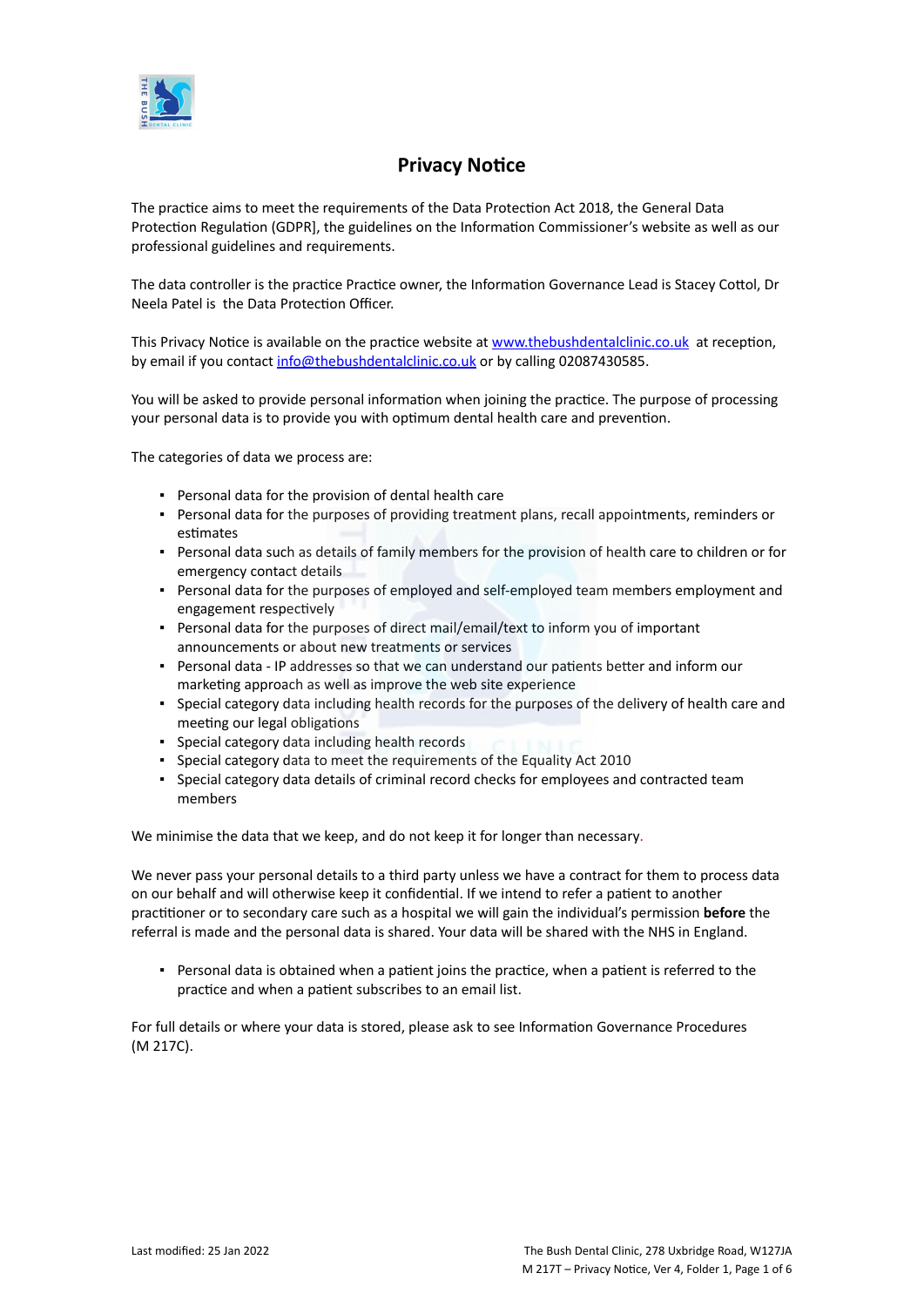

We have established the following lawful bases for processing your data:

Our lawful bases for processing personal data:

- The legitimate interests of the dental practice
- Processing is necessary for the performance of a contract with the data subject or to take steps to enter into a contract
- Consent of the data subject
- To comply with our legal obligations

Our lawful bases for processing special category data:

- Processing is necessary for health care purposes
- Processing necessary for identifying or keeping under review the existence or absence of equality of opportunity or treatment between groups of people with the view to enabling such equality to be promoted or maintained
- We obtain consent of the data subject to process criminal record checks

The reasons we process the data include:

- To maintain your contemporaneous clinical records
- To provide you with dental treatment, prevention and oral health advice
- To carry out financial transactions with you
- To manage your NHS dental care treatment
- To send your personal data to the General Dental Council or other authority as required by law
- To communicate with you as and when required including appointment reminders, treatment plans, estimates and other communications about your treatment or the practice
- To communicate with your next of kin in an emergency
- If a parent or carer to communicate with you about the person you parent or care for
- To refer you to other dentists or doctors and health professionals as required
- To obtain criminal record disclosures for team members
- For debt recovery
- To continually improve the care and service you receive from us

The personal data we process includes:

Your name, address, gender, date of birth, NHS number, medical history, dental history, family medical history, family contact details, marital status financial details for processing payment, your doctor's details and details of treatment at the practice. We may process more sensitive special category data including ethnicity, race, religion, or sexual orientation so that we can meet our obligations under the Equality Act 2010, or for example to modify treatment to suit your religion and to meet NHS or HSC obligations.

The retention period for special data in patient records is a minimum of 10 years and may be longer for complex records or to meet our legal requirements. The retention period for staff records is 6 years. The retention periods for other personal data is 2 years after it was last processed. Details of retention periods are available in the Record Retention (M 215) procedure available from the practice.

We obtain your personal details when you enquire about our care and service, when you join the practice, when you subscribe to our newsletter or register online, when you complete a registration or medical history form and when another practitioner refers you for treatment at our practice. Occasionally patients are referred to us from other official sources such as NHS clinics or hospitals.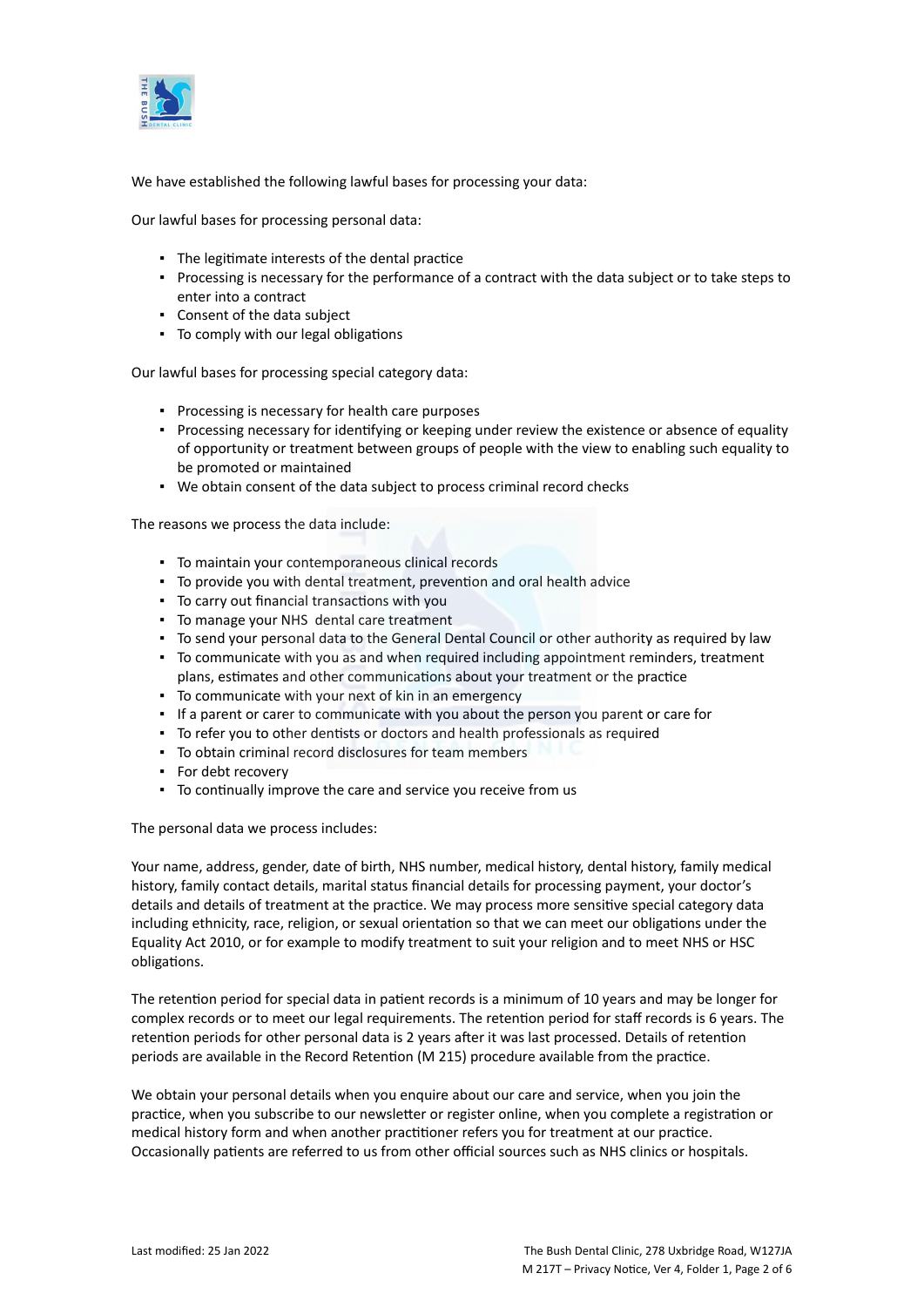

You have the following personal data rights:

- **.** The right to be informed about the collection and use of your personal data
- The right of access to have a copy of the we hold about you. Generally we will not charge for this service.
- The right to rectification to correct the data we have if it is inaccurate or incomplete
- The right to deletion of your personal data (clinical records must be retained for a certain time period)
- The right to restrict processing of your personal data
- The right to data portability to have your data transferred to someone else
- The right to object to the processing of your personal data.
- Rights in relation to automated decision making and profiling

Further details of these rights can be seen in our Information Governance Procedures (M 217C) or at the [Information Commissioner's website](https://ico.org.uk/for-organisations/guide-to-the-general-data-protection-regulation-gdpr/individual-rights/). Here are some practical examples of your rights:

- If you **are** a patient of the practice you have the right to withdraw consent for important notifications, newsletters, surveys or marketing. You can inform us to correct errors in your personal details or withdraw consent from communication methods such as telephone, email or text. You have the right to obtain a free copy of your patient records within one month.
- If you are **not** a patient of the practice you have the right to withdraw consent for processing personal data, to have a free copy of it within one month, to correct errors in it or to ask us to delete it. You can also withdraw consent from communication methods such as telephone, email or text.

We have carried out a Privacy Impact Assessment in Sensitive Information Map, PIA and Risk Assessment (M 217Q) and you can request a copy from the details below. The details of how we ensure security of personal data is in our Security Risk Assessment (M 217M) and Information Governance Procedures (M 217C).

# **Comments, suggestions and complaints**

Please contact the IG Lead at the practice for a comment, suggestion or a complaint about your data processing at info@thebushdentalclinic.co.uk, or 020 8743 0585 or by writing to or visiting the practice at 278 Uxbridge Road, Shepherd's Bush, London, W127JA. We take complaints very seriously.

If you are unhappy with our response or if you need any advice you should contact the Information Commissioner's Office (ICO). Their telephone number is 0303 123 1113, you can also [chat online with an](https://ico.org.uk/global/contact-us/live-chat/) [advisor.](https://ico.org.uk/global/contact-us/live-chat/) The ICO can investigate your claim and take action against anyone who's misused personal data. You can also visit their website for information on [how to make a data protection complaint](http://www.ico.org.uk/complaints).

# **Related practice procedures**

You can also use these contact details to request copies of the following practice policies or procedures:

- Data Protection and Information Security Policy (M 233-DPT), Consent Policy (M 233-CNS)
- Sensitive Information Map, PIA and Risk Assessment (M 217Q), Information Governance Procedures (M 217C), Record Retention (M 215)

If you have an enquiry or a request please contact the Information Governance Lead Dr Neela Patel. The Bush Dental Clinic

278 Uxbridge Road, Shepherds Bush, London, W12 7JA, Email: Info@thebushdentalclinic.co.uk Phone: 0208743-0585.

Thank you.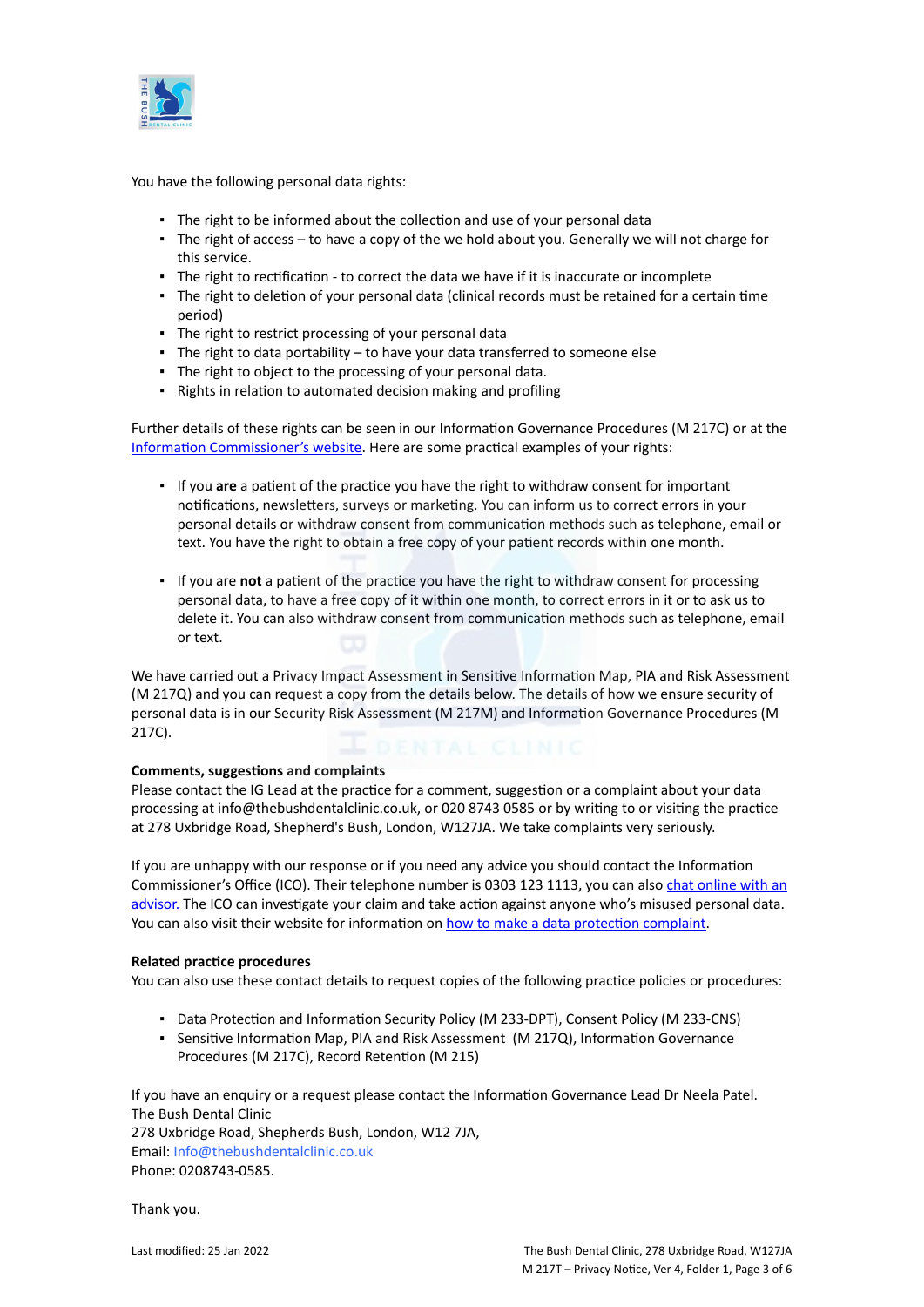

# **Data Opt-Out Policy (England)**

#### **How the NHS and care services use your information**

The Bush Dental Clinic is one of many organisations working in the health and care system to improve care for patients and the public. Whenever you use a health or care service, such as attending Accident & Emergency or using Community Care services, important information about you is collected in a patient record for that service. Collecting this information helps to ensure you get the best possible care and treatment. The information collected about you when you use these services can also be used and provided to other organisations for purposes beyond your individual care, for instance to help with:

- Improving the quality and standards of care provided
- Research into the development of new treatments
- Preventing illness and diseases
- Monitoring safety
- Planning services

This may only take place when there is a clear legal basis to use this information. All these uses help to provide better health and care for you, your family and future generations. Confidential patient information about your health and care is **only used** like this where allowed by law.

Most of the time, anonymised data is used for research and planning so that you cannot be identified in which case your confidential patient information isn't needed.

You have a choice about whether you want your confidential patient information to be used in this way. If you are happy with this use of information you do not need to do anything. If you do choose to opt out your confidential patient information will still be used to support your individual care. To find out more or to register your choice to opt out, please visit [www.nhs.uk/your-nhs-data-matters](http://www.nhs.uk/your-nhs-data-matters). On this web page you will:

- See what is meant by confidential patient information
- Find examples of when confidential patient information is used for individual care and examples of when it is used for purposes beyond individual care
- Find out more about the benefits of sharing data
- Understand more about who uses the data
- Find out how your data is protected
- Be able to access the system to view, set or change your opt-out setting
- Find the contact telephone number if you want to know any more or to set/change your opt-out by phone
- See the situations where the opt-out will not apply

You can also find out more about how patient information is used at:

[https://www.hra.nhs.uk/information-about-patients/](https://www.hra.nhs.uk/information-about-patients/%20) (which covers health and care research); and <https://understandingpatientdata.org.uk/what-you-need-know> (which covers how and why patient information is used, the safeguards and how decisions are made)

You can change your mind about your choice at any time.

Data being used or shared for purposes beyond individual care does not include your data being shared with insurance companies or used for marketing purposes and data would only be used in this way with your specific agreement.

Health and care organisations have until 2020 to put systems and processes in place so they can be compliant with the national data opt-out and apply your choice to any confidential patient information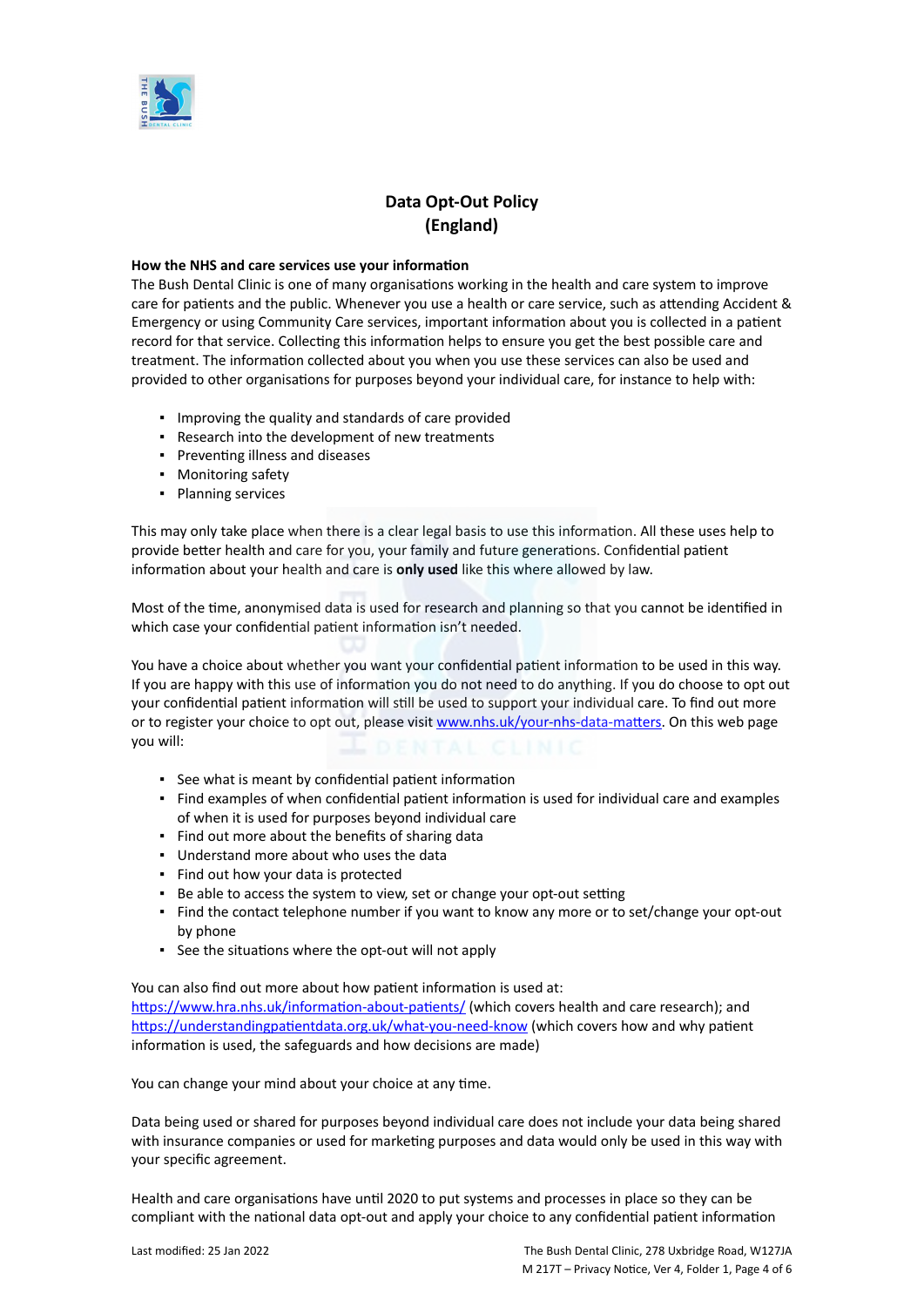

they use or share for purposes beyond your individual care.

Our practice only uses your personal health data to provide individualised care to you and does not disclose your data for any other purposes. The the national data opt-out does not apply to our usage of your data and we are compliant with the policy.

# Processing of Staff and Candidates' Information

This section explains how The Bush Dental Clinic processes the information of staff and applicants for job roles within the practice.

# **What data do we have?**

So that we can provide a safe and professional service, we need to keep certain records about our team members. We may record the following types of data:

- Your basic details and contact information e.g. your name, address, date of birth, National Insurance number and next of kin
- Your financial details e.g. details so that we can pay you, insurance, pension and tax details
- Your training records

We also record the following data which is classified as "special category":

- Health and social care data about you, which might include both your physical and mental health data – we will only collect this if it is necessary for us to know as your employer, e.g. fit notes or in order for you to claim statutory maternity/paternity pay
- We may also, with your permission, record data about your race, ethnic origin, sexual orientation, or religion

As part of your engagement with the practice, you may be required to undergo a Criminal Record Check. This information is not kept for longer than is necessary—usually not more than 6 months following the recruitment decision, unless a dispute is raised or, in exceptional circumstances.

# **Why do we have this data?**

We require this data so that we can contact you, pay you and make sure you receive the training and support you need to perform your job. By law, we need to have a lawful basis for processing your personal data.

We process your data because:

- We have a legal obligation under UK employment law
- We have a legitimate interest in processing your data for example, for administration of training or learning course or emergency planning etc. These legitimate interests will be customary, or necessary for operational, administrative, HR and recruitment purposes and to otherwise manage employment relationship and interaction between employees
- We are required to provide data to our regulator, [CQC/NHS/RQIA/HIS/HIW], as part of our public interest obligations
- We are required to do so in our performance of another public task
- We process your special category data because It is necessary for us to process requests for sick pay or maternity pay
- If we request your criminal records data it is because we have a legal obligation to do this due to